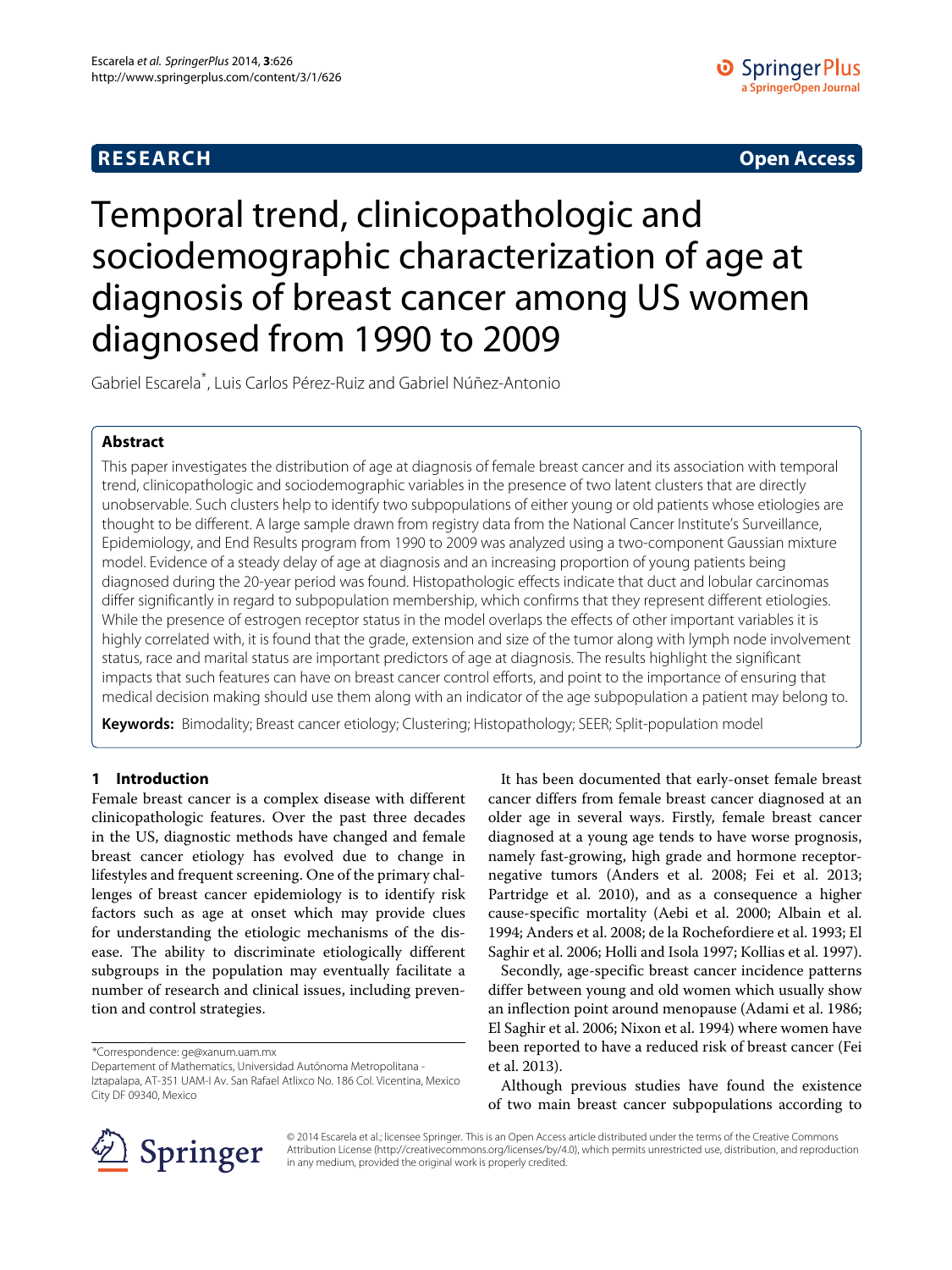age at onset, with the split point located around the menopause threshold (Anderson et al. [2002;](#page-5-11) Anderson and Matsuno [2006a;](#page-5-12) Anderson et al. [2006b;](#page-5-13) Tarone and Chu [2002;](#page-6-0) Yasui and Potter [1999\)](#page-6-1), the etiology of these two groups is insufficiently understood and the question whether these subpopulations represent two different entities continues to be an open question; in addition, since it has been reported that changes in lifestyles over time have had influence in the occurrence of menarche, reproductive life and menopause in the US (Nichols et al. [2006\)](#page-5-14), detecting and accounting for time-varying effects of age-at-diagnosis can provide insights on whether the characteristics at onset of the disease have also changed over time.

In this paper, the effects that temporal trend, clinicopathologic and sociodemographic variables have had on the distribution of age at diagnosis in a period of twenty years in the US is elucidated in order to understand the etiology of these two cancer subpopulations. A clustering method for identifying the two groups according to age at diagnosis in the presence of sociodemographic and clinicopathologic variables is implemented.

# **2 Materials and methods**

# **2.1 Data source**

Surveillance, Epidemiology, and End Results (SEER) Program data of newly diagnosed cases of female breast cancer from the years 1990 to 2009 were analyzed. SEER is a high-quality, population-based incidence data covering up to 26% of the US population. During the period of study,  $N = 446,726$  diagnosed cases of female breast cancer were registered in the nine SEER registries considered here, which include Atlanta, Connecticut, Detroit, Hawaii, Iowa, New Mexico, San Francisco-Oakland, Seattle-Puget Sound and Utah. Figure [1](#page-1-0) depicts the histogram and kernel density curve of age-at-diagnosis for each year. Two key features are easily identified: a bimodal pattern and a notable change of both the shape and the location of the peaks. It can be noticed that, while the disease was more frequent in patients older than the inflection point during the first half of the 90's, the diagnosis became more common amongst younger women in the following years.

The variables that were considered as predictors of ageat-diagnosis were trend, which was computed as the orthogonal polynomial base of first degree for year  $+$ (month number−1)/12, and the factors that are defined in uppercase as follows: SITE, the histopathologic subtype: 1) duct carcinomas, obtained from codes 8500-8508 and 8521-8523 (80%), 2) lobular carcinomas, obtained from codes 8520 and 8524 (9%), and 3) Other (11%); ER, the estrogen receptor status: 1) positive (60%), and 2) negative or borderline (17%), with 23% missing; GRADE,

<span id="page-1-0"></span>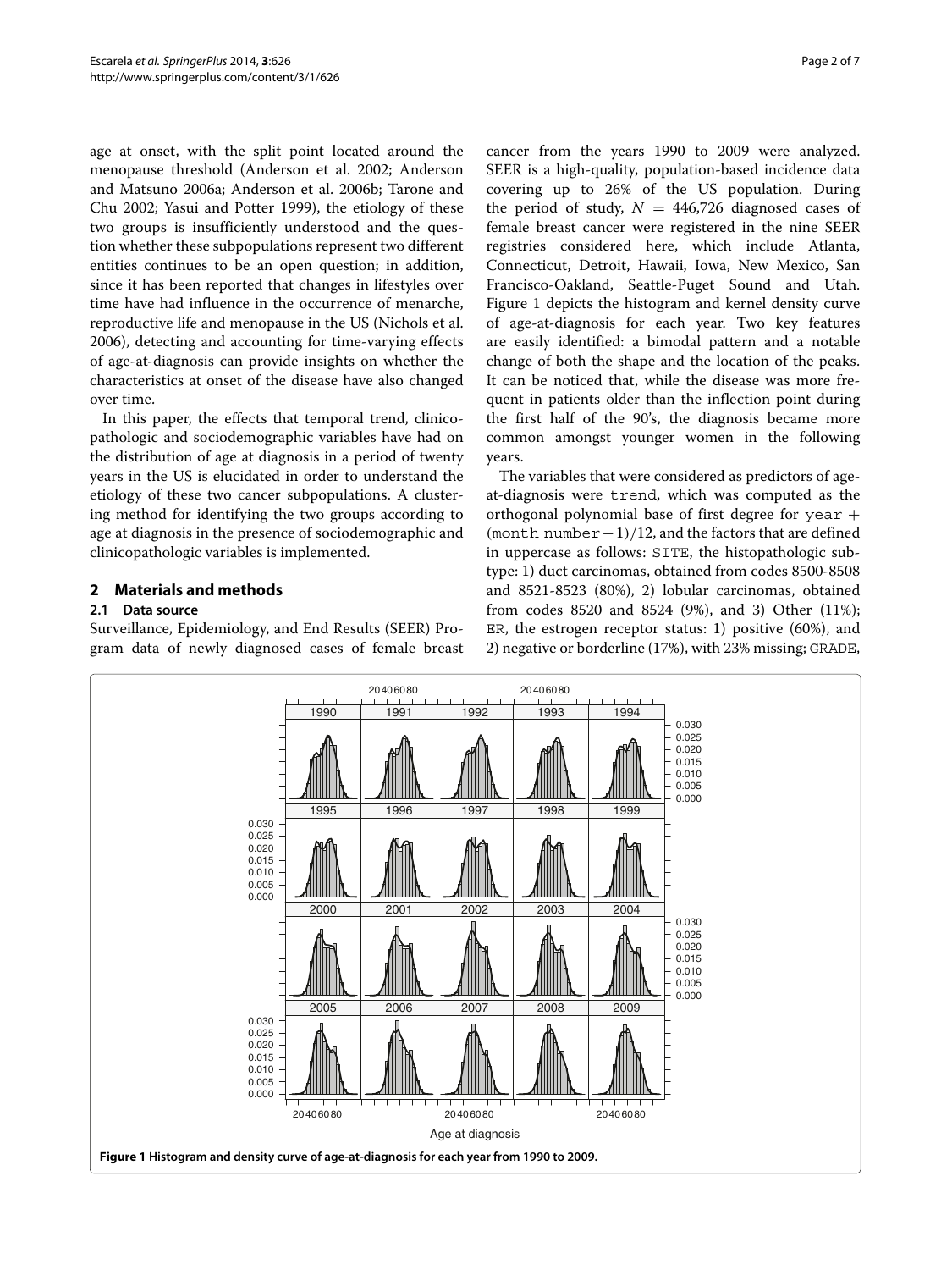tumor grade: 1) well differentiated (16%), 2) moderately differentiated (33%), and 3) poorly differentiated, undifferentiated or anaplastic (31%), with 20% missing; EXTENSION: 1) in situ or without underlying tumor or no evidence of it (18%), 2) confined to breast tissue and fat including nipple and/or areola (72%), and 3) Invasive components and further extension (8%), with 2% missing; LYMPH: 1) no lymph node involvement (70%), and 2) lymph node involvement (24%), with 6% missing; SIZE, tumor size: 1) less than 2cm (70%) and 2) 2cm or more (25%), with 5% missing; LATERALITY: 1) Right (49%), and 2) left (51%); RACE: 1) White (84%), 2) Black (9%) and 3) Asian or Pacific Islander (7%); and MARRIED, marital status at diagnosis: 1) Single (never married, 12%), and 2) Married (including common law), separated, divorced, widowed, unmarried or domestic partner (84%), with 4% missing. Only one-sided laterality cases were considered in the dataset since cases with breast cancer in both sides, which were rare (less than .5%), may have a different histopathology in each side. American Indians, Alaska natives and other unspecified races were not included in the study either (less than .1%). Time-dependent variables were created by forming interaction terms trend by factor.

#### **2.2 Statistical methods**

The random variable *Y* is defined as age at diagnosis and the model-based clustering technique employed here consists of a two-component mixture model to estimate both the underlying component distributions and the memberships of the two unlabelled groups. Specifically, the cumulative distribution function (c.d.f.) of the mixture model is defined by a weighted sum of two Gaussian component c.d.f's as follows:

<span id="page-2-0"></span>
$$
G(y) = (1 - \pi) \Phi\left(\frac{y - \mu_1}{\sigma_1}\right) + \pi \Phi\left(\frac{y - \mu_2}{\sigma_2}\right) \tag{1}
$$

where  $\gamma$  takes all real values,  $\Phi$  represents the c.d.f. of the standard normal, and the unknown mixture proportion  $\pi$  $(0 \leq \pi \leq 1)$  along with the two within-cluster means  $\mu_1$ and  $\mu_2$ , and the two within-cluster variances  $\sigma_1^2$  and  $\sigma_2^2$ are to be estimated; here the clusters indexed as 1 and 2 will be referred to as the young cluster and the old cluster, respectively. In order to include auxiliary variables in the split-population model in equation [1,](#page-2-0) the two withincluster means and variances are specified as functions of covariates as

$$
\mu_k(\mathbf{x}) = \mathbf{x}^T \boldsymbol{\beta}_k \text{ and } \sigma_k^2(\mathbf{x}) = \exp\left(\mathbf{x}^T \boldsymbol{\gamma}_k\right),
$$
 (2)

where **x** is the vector of explanatory variables which includes the intercept,  $\beta_k$  and  $\gamma_k$  are vectors of coefficients and  $k = 1, 2$ . In a similar way, the mixture proportion is specified by a logit function as follows

<span id="page-2-1"></span>
$$
\pi(\mathbf{x}) = \frac{1}{1 + \exp\left(\mathbf{x}^T \boldsymbol{\delta}\right)},\tag{3}
$$

where *δ* is the vector of coefficients. A similar formulation has been proposed in Villani et al. [2009.](#page-6-2) Finite mixture models have been extensively discussed in Everitt and Hand [1981](#page-5-15) and McLachlan and Basford [1988.](#page-5-16)

The type of estimators used in this study are obtained with maximum likelihood; here, the log-likelihood of the data  $\{y_1, \ldots, y_n\}$  is  $l(\theta) = \sum_{i=1}^n \log g(y_i; \theta)$ , where  $g(y; \theta)$ is the density function corresponding to the c.d.f. of the mixture model in equation [1](#page-2-0) and  $\theta$  is the vector that contains all unknown parameters. The log-likelihood can be maximized using general purpose optimizers to find the maximum likelihood estimators and the standard errors. In this study, the function nlm of the R language was used to optimize  $l(\theta)$ . The likelihood surface in the analysis presented here was well behaved and the optimizing procedure always led to the same solution for different starting values. The assumptions made about the mixture model may be checked by calculating the conditional randomized quantile residuals proposed by Dunn and Smyth [\(1996\)](#page-5-17), which are defined by  $r_i = \Phi^{-1} \left[ \hat{G}(y_i; \mathbf{x}_i) \right]$ , where  $\hat{G}(y_i; \mathbf{x}_i)$  is the fitted cumulative distribution function and  $i = 1, \ldots, n$ . Since such residuals are exactly normal under the assumed model, some simple plots for checking that they are observed values of independent and standard normal random variates should indicate the quality of the fit.

The coding used to create the dummy variables corresponding to the levels of the factors was treatment contrasts (Chambers and Hastie [1992\)](#page-5-18), which sets the coefficients of the baseline level in each categorical variable equal to 0; here, the baseline level is taken as the first category of the corresponding factor as described above. Since around 40% of the cases in the entire dataset contain at least a missing predictor, the principled method of dealing with the missing data employed here was multiple imputation. The inference procedure consisted of the generation of multiple stochastically "completed" datasets using the *mice* package in the R statistical language (van Buuren and Groothuis-Oudshoorn [2011\)](#page-6-3), which uses a chained equations algorithm, then each completed data set was analyzed using the model for complete data, and finally the results were combined using Rubin's rules (Rubin [1987\)](#page-6-4).

Since the implementation of the chained equations algorithm is computationally expensive for large datasets, a random sample of size  $n = 20,000$  was obtained, from which forty imputations were generated. The resulting five-number-summary of trend in the sample analyzed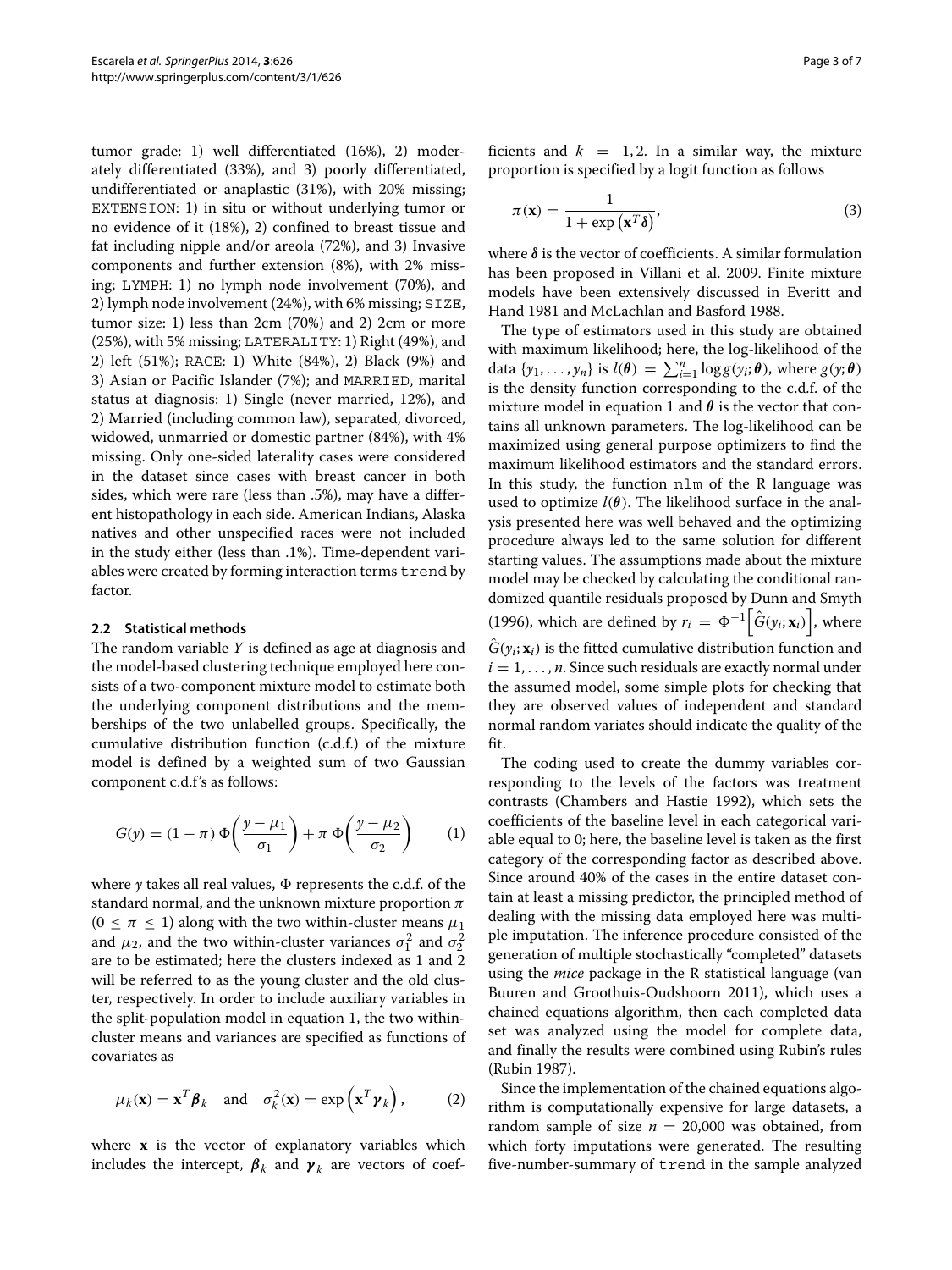here was: minimum =  $-0.0132$ , 25th percentile =  $-$ 0.0058, median = 0.0003, 75th percentile =  $0.0061$  and maximum  $= 0.0116$ . It was assumed that the missing data mechanism is missing at random (MAR) (Little and Rubin [2002\)](#page-5-19), which specifies that the probability that a data value is missing depends on values of variables that were actually measured. Including as many variables in the imputation model as possible yields multiple imputations that tend to minimize bias and make the MAR assumption more plausible, which reduces the need to make special adjustments for more complex missing data mechanisms (Schafer [1997\)](#page-6-5).

The problem of variable selection in the mixture model was addressed with the "impute, then select" strategy, which involves initially performing multiple imputation and subsequently applying Bayesian variable selection to each of the enhanced datasets (Yang et al. [2005\)](#page-6-6). The variables included in the final model appear in at least 50 per cent of the selected models obtained in the imputed datasets (Wood et al. [2008\)](#page-6-7). To determine the most appropriate covariates to be included in the model of each imputed dataset, the Bayesian information criterion (BIC) (Schwarz [1978\)](#page-6-8) was adopted as the main model choice criterion. If  $n_p$  denotes the number of parameters in the model and *n* the number of individuals in the dataset, the BIC criterion is to choose the model for which  $-2l +$  $n_p \log(n)$  is the smallest; here, *l* is the maximized loglikelihood function. Backward elimination was employed to arrive at the best fitting model in each imputed dataset. Both the variable selection process and the combined results were based on the forty enhanced datasets.

# **3 Results**

When obtaining the most parsimonious model, it was found that, in the presence of trend and all factors, no time-varying variable had any impact on age-at-diagnosis, which suggests that the features at onset of the disease have not substantially changed during the twenty-year period studied here. Also, laterality was eliminated from the best fitting model, which indicates that it is not associated with the age at onset of breast cancer, confirming results from other studies (Weiss et al. [1996\)](#page-6-9).

Although ER was selected in the most parsimonious model and it showed very significant effects when it was the only covariate included in the mixture model, it was noticed that, while its individual effects were non significant in the most parsimonious model, its presence made more significant most of the remaining variables. This suggests that the simultaneous inclusion of ER with other important auxiliary variables causes a problem of multicollinearity, in the sense that ER is correlated with some of the auxiliary variables. As a matter of fact, the association between ER and other important breast cancer histologic variables has been documented to be high,

particularly with the grade of the tumor (Fisher et al. [1981;](#page-5-20) Lal et al. [2005\)](#page-5-21). In this study, for samples of size 1000 of each enhanced dataset, the null hypothesis of independence between ER and GRADE was rejected for each sample at a significance level of 0.001 when performing the chi-squared contingency table test; in addition, the null hypothesis of ER being independent of SITE and SIZE was rejected for each sample at the significance level of 0.01. Since the presence of ER clearly overlaps the effects of other important variables, which causes overestimation and thereby an artificial inflation, it was decided that ER would not be included in the analysis.

Table [1](#page-4-0) shows parameter estimates for the best fitting two-component Gaussian mixture model. The most significant coefficients correspond to trend, whose positive signs in the beta coefficients indicate that the two medians have moved to the right with time, which confirms that age at diagnosis has had a delaying effect with respect to time; in addition, the opposite signs of the gamma coefficients suggests that the young cluster has become more heterogeneous whilst the old cluster has become more homogeneous, and the negative delta coefficient implies that the age at onset has become more common for younger patients. When it comes to comparing the histopathologic subtypes, the coefficients show marked discrepancies between the duct and the lobular carcinomas. Broadly, lobular carcinomas tended to be diagnosed in women at earlier ages than women with duct carcinomas, particularly for the old cluster, and duct carcinomas have been more prevalent in older patients. There are no significant differences between duct carcinomas and other subtypes of carcinomas when categorized as a whole.

Coefficients corresponding to clinicopathologic variables indicate that high-grade cancers have been more frequent in the young cluster and invasive components and further extension tumors have been diagnosed at later ages than other levels of extension in both clusters, particularly for the old cluster. Also, contrary to other findings where no differences have been identified for lymph node status and tumor size amongst groups of age (Kollias et al. [1997\)](#page-5-8), the results here indicate that, while lymph node involvement was more likely to be present in younger patients than those without it, bigger tumors were associated with older women in the old cluster, which was not the case amongst women in the young cluster.

In regard to sociodemographic characteristics, the coefficients suggest that Blacks and Asians or Pacific Islanders have tended to be more frequently diagnosed in the young cluster than their White counterparts; in addition, patients with breast cancer who were married at the time of diagnosis were more frequent in the older cluster, and women in the young cluster tended to be diagnosed at later ages than women with no partners, which may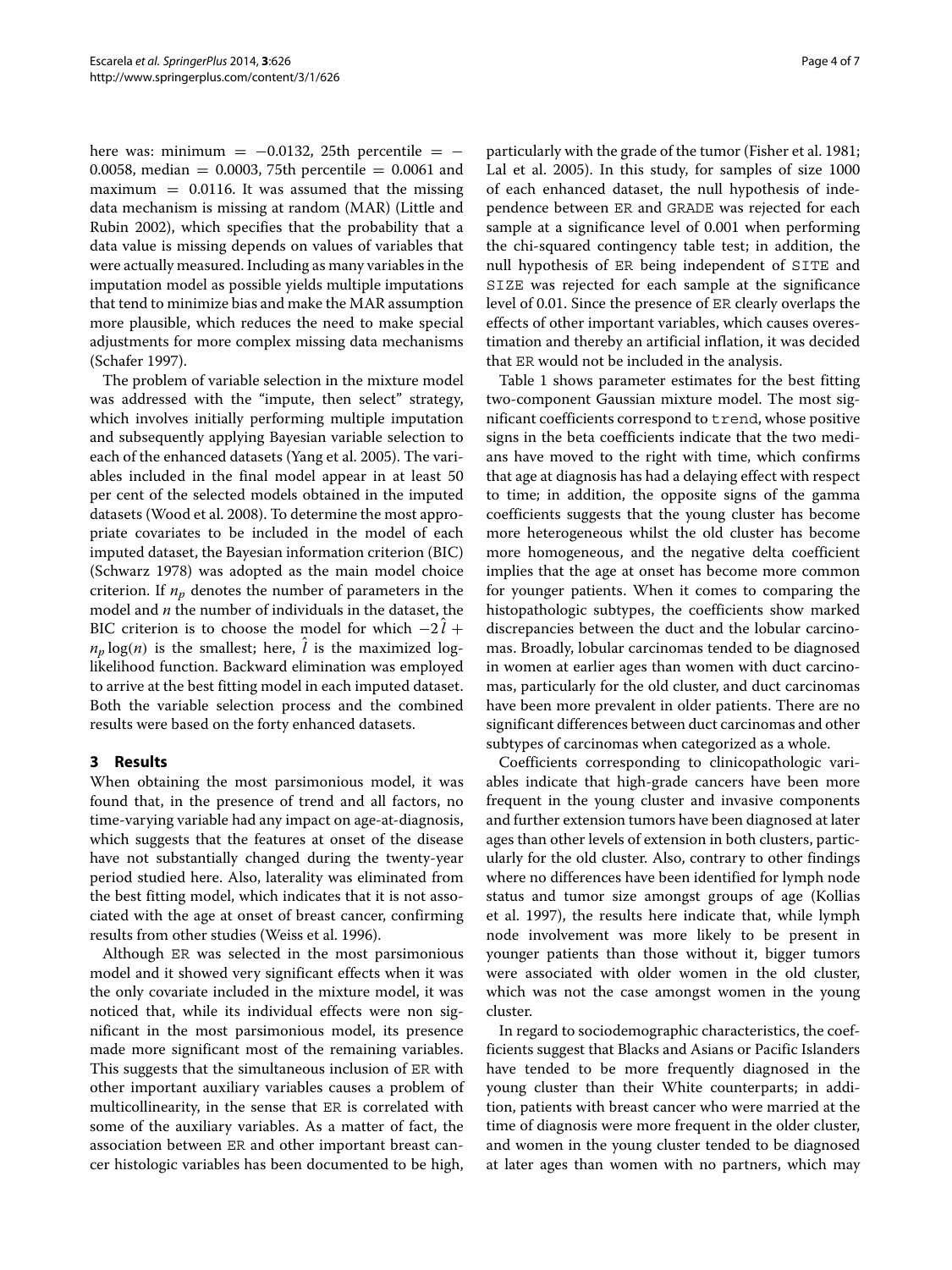<span id="page-4-0"></span>**Table 1 Parameter estimates (standard errors in brackets) of the best fitting two-component Gaussian mixture model for the regression of age-at-diagnosis of female breast cancer among US women diagnosed from 1990 to 2009 based on 40 imputations of a sample of size** *n* **= 20,000**

| Covariate              | $\beta_1$            | $\beta_2$           | $\gamma_1$         | $\gamma_2$          | δ                   |
|------------------------|----------------------|---------------------|--------------------|---------------------|---------------------|
| Intercept              | $50.29***$ (1.111)   | 71.91*** (2.027)    | 4.039*** (0.160)   | 4.172*** (0.237)    | $-0.793*$ (0.337)   |
| trend                  | 347.3*** (37.97)     | 363.1*** (50.02)    | 25.92*** (4.748)   | $-20.28***$ (6.118) | $-73.57***$ (8.561) |
| STTE <sub>2</sub>      | $-1.901**$ (0.732)   | $-4.311***$ (1.149) | $-0.387**$ (0.125) | $0.359**$ (0.119)   | $0.713**$ (0.234)   |
| STTE <sub>3</sub>      | 0.594(0.820)         | 0.904(0.812)        | 0.099(0.100)       | 0.181(0.100)        | 0.292(0.156)        |
| GRADE <sub>2</sub>     | $-0.007(0.692)$      | 0.351(0.725)        | $0.211*$ (0.096)   | $-0.033(0.094)$     | $-0.257(0.143)$     |
| GRADE <sub>3</sub>     | $-1.368(0.744)$      | $-0.172(0.870)$     | $0.287**$ (0.105)  | 0.009(0.110)        | $-0.698***$ (0.160) |
| EXTENSION <sub>2</sub> | 0.863(0.890)         | 2.686 (1.693)       | $0.245*(0.121)$    | 0.040(0.199)        | 0.314(0.293)        |
| EXTENSION3             | $4.089***$ $(1.189)$ | $6.573***$ (1.781)  | $0.355*$ (0.159)   | $-0.147(0.211)$     | 0.455(0.311)        |
| LYMPH <sub>2</sub>     | $-2.380***$ (0.571)  | $-2.658***$ (0.704) | $-0.100(0.073)$    | 0.113(0.090)        | $-0.165(0.122)$     |
| SIZE <sub>2</sub>      | $-0.540(0.560)$      | $2.060**$ (0.693)   | 0.125(0.070)       | 0.088(0.085)        | $-0.088(0.120)$     |
| RACE <sub>2</sub>      | $-0.562(0.738)$      | $-1.174(1.221)$     | 0.057(0.093)       | $-0.007(0.147)$     | $-0.433*$ (0.194)   |
| RACE <sub>3</sub>      | $-0.708(0.863)$      | $-1.428(1.151)$     | 0.109(0.108)       | $-0.133(0.149)$     | $-0.462*(0.211)$    |
| MARRIED <sub>2</sub>   | 1.961*** (0.567)     | $-0.696(0.979)$     | $-0.185*$ (0.075)  | 0.005(0.125)        | $0.845***$ (0.143)  |

∗*p* - value < 0.05, ∗∗*p* - value < 0.01, ∗∗∗*p* - value < 0.001.

support the common belief that having a partner leads to a healthier lifestyle regarding substance use, physical activity and social support, delaying the onset of the disease amongst those susceptible (Bailey [2009\)](#page-5-22).

A review of the randomized quantile residual plots for each enhanced dataset, which consisted of density, quantile-quantile, autoregressive and partial autoregressive plots, provided assurance that there is fairly normal distribution and independence of the residuals, which indicates that the model assumptions were met.

# **4 Discussion**

This study has characterized the distribution of age at diagnosis in the North American population and examined factors that are related to this distribution. The results are based on a large sample from a populationbased data-base collected in the US between 1990 and 2009. The sample analyzed here combines histopathology, and clinicopathologic, sociodemographic and trend variables. The comprehensive statistical analysis of the data along with the corresponding residual analysis confirms that such distribution is a mixture of two different populations. A strength of the present analysis is the number of patients from which trend, clinicopathologic and sociodemographic data are available; however, it is limited by the standardization of the clinicopathologic variables across time, the usual concerns related to registry data. This analysis hopefully provides a clearer understanding into the complexity driving age at onset of female breast cancer.

The most remarkable finding of the analysis was that temporal trend is the most important variable in determining the shapes, modes and probability of membership

of the two populations over the 20-year follow up, which may suggest that, changes in reproductive and lifestyle factors, such as childbearing, eating habits (Tretli and Gaard [1996\)](#page-6-10) and exposure to both exogenous and endogenous estrogens (Chen [2008\)](#page-5-23), along with more frequent and different types of screening have had an important impact on the age at diagnosis. The main characteristic of trend was a steadily increasing age at diagnosis and a decreasing proportion of older women being diagnosed. Since no interaction trend by factor showed significant effects, it can be inferred that both clinicopathologic and sociodemographic variables have not been influenced enough by the embedded features that such trend may carry on their joint association with age at diagnosis. The results support findings from other research that duct and lobular carcinomas, the most common breast carcinomas, represent two different etiologies. As a matter of fact, other studies suggest that such carcinomas may be biologically different malignancies and have different risk factors (Pike et al. [1993\)](#page-6-11).

There is much interest in estimating the inflection point between the two component densities in the mixture model in order to define a split-point that allows for the determination of the memberships in the two cancer populations in age-specific breast cancer incidence. In other studies, such split-point has been claimed to be around menopause (e.g. Anderson et al. [2006b;](#page-5-13) Yasui and Potter [1999\)](#page-6-1). In this study, the p.d.f. of the mixture model has a complex interplay between the component means and variances and the mixture proportions in which the resulting p.d.f. is not necessarily bimodal, which makes difficult to analytically estimate the split-point for the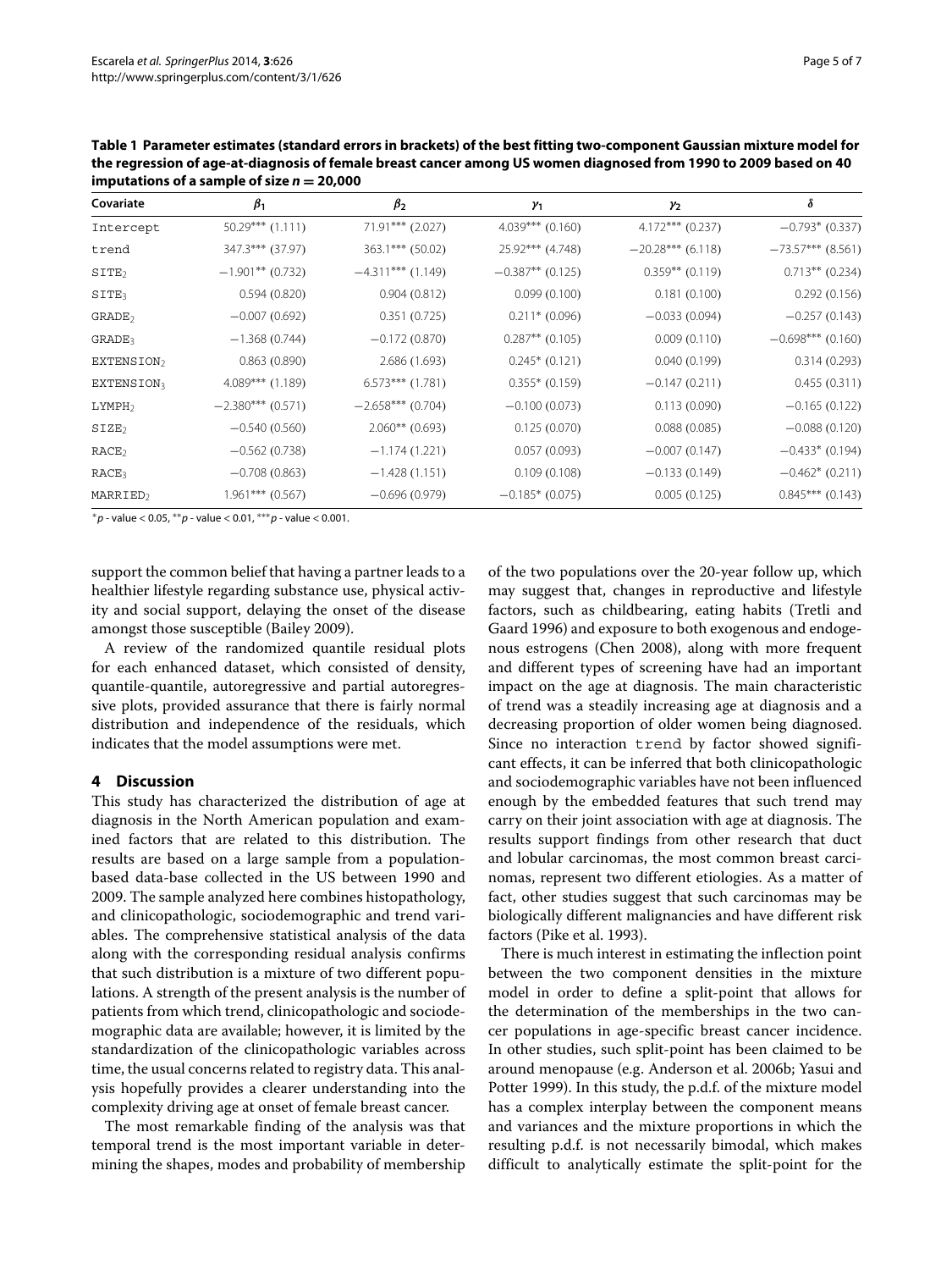different factor combinations and trend. Considering that menopause has also been delayed in North America due to the aforementioned lifestyle factors (Nichols et al. [2006\)](#page-5-14) and that recent research supports a low breast cancer risk around this part of a woman's life (Fei et al. [2013;](#page-5-1) Huang et al. [2011\)](#page-5-24), it seems reasonable to speculate that the splitpoint is menopause. Nevertheless, the results obtained here indicate that the coefficients of sociodemographic and clinicopathologic variables in *δ* are important predictors for determining  $1 - \pi$ , the probability of membership in the young cluster, and  $\pi$ , the probability of membership in the old cluster. Such probabilities can be easily computed using the logit function in equation [3](#page-2-1) and then be employed as a criterion in order to decide to which cluster a patient may belong, which could potentially improve the decision-making in patient management and survival.

The problem of multicollinearity in the model helped to confirm that ER status has a high degree of association with tumor grade, the histopathologic subtype and tumor size. Despite the recognised role of ER as a proxy for prognosis in medical decision making, it has been documented that hormone receptors such as ER are relatively weak predictors for determining outcome in patients diagnosed with breast cancer and are of limited clinical value in lymph node-negative cases (Mirza et al. [2002\)](#page-5-25), which confirms that treatment guidelines based on ER alone are ill-defined. The results obtained here suggest that age at diagnosis, histopathologic subtype, tumor grade, tumor extension, lymph node involvement, tumor size, race and marital status at diagnosis along with other well established prognostic factors should jointly be used in order to build a conceptual framework for a more rational therapeutic approach to breast cancer. Given these considerations, the need for further research in this area is obvious.

#### **Competing interests**

The authors declare that they have no competing interests.

#### **Authors' contributions**

GE and GNA both participated in the conception and design of this study. LCPR was critical to the acquisition and analysis of the data. All authors have reviewed and given final approval for this version of the paper to be published.

#### **Acknowledgments**

The authors are grateful to the Surveillance, Epidemiology, and End Results program of the National Cancer Institute for providing access to the database. The authors would like to thank CONACYT, the Mexican Research Council, for the funding of their research.

#### Received: 9 October 2014 Accepted: 10 October 2014 Published: 23 October 2014

#### **References**

- <span id="page-5-9"></span>Adami HO, Malker B, Holmberg L, Persson I, Stone B (1986) The relation between survival and age at diagnosis in breast cancer. N Engl J Med 315:559–563
- <span id="page-5-3"></span>Aebi S, Gelber S, Castiglione-Gertsch M, Gelber RD, Collins J, Thürlimann B, Rudenstam CM, Lindtner J, Crivellari D, Cortes-Funes H, Simoncini E, Werner ID, Coates AS, Goldhirsch A (2000) Is chemotherapy alone

adequate for young women with oestrogen receptor-positive breast cancer Lancet 355:1869–1874

- <span id="page-5-4"></span>Albain KS, Allred DC, Clark GM (1994) Breast cancer outcome and predictors of outcome: Are there age differentials J Natl Cancer Inst Monogr 16: 35–42
- <span id="page-5-0"></span>Anders CK, Hsu DS, Broadwater G, Acharya CR, Foekens JA, Zhang Y, Wang Y, Marcom PK, Marks JR, Febbo PG, Nevins JR, Potti A, Blackwell KL (2008) Young age at diagnosis correlates with worse prognosis and defines a subset of breast cancers with shared patterns of gene expression. J Clin Oncol 26(20):3324–30. doi:10.1200/JCO.2007.14.2471
- <span id="page-5-11"></span>Anderson WF, Chatterjee N, Ershler WB, Brawley OW (2002) Estrogen receptor breast cancer phenotypes in the Surveillance, Epidemiology, and End Results database. Breast Cancer Res Treat 76:27–36
- <span id="page-5-12"></span>Anderson WF, Matsuno RK (2006a) Breast cancer heterogeneity: a mixture of at least two main types. J Natl Cancer Inst 98:948–51
- <span id="page-5-13"></span>Anderson WF, Pfeiffer RM, Dores GM, Sherman ME (2006b) Comparison of age distribution patterns for different histopathologic types of breast carcinoma. Cancer Epidemiol Biomarkers Prev 15:1899–1905
- <span id="page-5-22"></span>Bailey J (2009) Effects of marital status on cancer incidence and survival rates. Am Fam Physician 80:1052
- <span id="page-5-18"></span>Chambers JM, Hastie TJ (1992) Statistical models. In: Chambers JM, Hastie TJ (eds) Statistical models in S. Wadsworth & Brooks/Cole, Pacific Grove CA. pp 13–44
- <span id="page-5-23"></span>Chen WY (2008) Exogenous and endogenous hormones and breast cancer. Best Pract Res Clin Endocrinol Metab 22(4):573–85
- <span id="page-5-5"></span>de la Rochefordiere A, Asselain B, Campana F, Scholl SM, Fenton J, Vilcoq JR, Durand JC, Pouillart P, Magdelenat H, Fourquet A (1993) Age as prognostic factor in premenopausal breast carcinoma. Lancet 341:1039–1043
- <span id="page-5-17"></span>Dunn PK, Smyth GK (1996) Randomized quantile residuals. J Comput Graph Stat 5:236–244
- <span id="page-5-6"></span>El Saghir NS, Seoud M, Khalil MK, Charafeddine M, Salem ZK, Geara FB, Shamseddine AI (2006) Effects of young age at presentation on survival in breast cancer. BMC Cancer 6:194
- <span id="page-5-15"></span>Everitt BS, Hand DJ (1981) Finite mixture distributions. Springer, London
- <span id="page-5-1"></span>Fei C, DeRoo LA, Sandler DP, Weinberg CR (2013) Menopausal symptoms and the risk of young-onset breast cancer. Eur J Cancer 49(4):798–804. doi:10.1016/j.ejca.2012.08.030
- <span id="page-5-20"></span>Fisher ER, Osborne CK, McGuire WL, Redmond C, Knight WA 3rd, Fisher B, Bannayan G, Walder A, Gregory EJ, Jacobsen A, Queen DM, Bennett DE, Ford HC (1981) Correlation of primary breast cancer histopathology and estrogen receptor content. Breast Cancer Res Treat 1(1):37–41
- <span id="page-5-7"></span>Holli K, Isola J (1997) Effect of age on the survival of breast cancer patients. Eur J Cancer 33:425–428
- <span id="page-5-24"></span>Huang Y, Malone KE, Cushing-Haugen KL, Daling JR, Li CI (2011) Relationship between menopausal symptoms and risk of postmenopausal breast cancer. Cancer Epidemiol Biomarkers Prev 20(2):379–88
- <span id="page-5-8"></span>Kollias J, Elston CW, Ellis IO, Robertson JF, Blamey RW (1997) Early onset breast cancer: histopathologic and prognostic considerations. Br J Cancer 75:1318–1323
- <span id="page-5-21"></span>Lal P, Tan LK, Chen B (2005) Correlation of HER-2 status with estrogen and progesterone receptors and histologic features in 3,655 invasive breast carcinomas. Am J Clin Pathol 123(4):541–6
- <span id="page-5-19"></span>Little RJA, Rubin DB (2002) Statistical analysis with missing data. 2nd edn. Wiley, Hoboken NJ
- <span id="page-5-16"></span>McLachlan GJ, Basford KE (1988) Mixture models: inference and applications to clustering. Marcel Dekker, New York
- <span id="page-5-25"></span>Mirza AN, Mirza NQ, Vlastos G, Singletary SE (2002) Prognostic factors in node-negative breast cancer: a review of studies with sample size more than 200 and follow-up more than 5 years. Ann Surg 235(1):10–26
- <span id="page-5-14"></span>Nichols HB, Trentham-Dietz A, Hampton JM, Titus-Ernstoff L, Egan KM, Willett WC, Newcomb PA (2006) From Menarche to Menopause: trends among US women born from 1912 to 1969. Am J Epidemiol 164(10): 1003–1011
- <span id="page-5-10"></span>Nixon AJ, Neuburg D, Hayes DF, Gelman R, Connolly JL, Schnitt S, Abner A, Recht A, Vicini F, Harris JR (1994) Relationship of patient age to pathologic features of the tumor and prognosis for patients with stage I and II breast cancer. J Clin Oncol 12:888–894
- <span id="page-5-2"></span>Partridge AH, Goldhirsch A, Gelber S, Gelber RD (2010) Chapter 92: Breast Cancer in Younger Women. In: Harris JR, Lippman ME, Morrow M, Osborne CK (eds) Diseases of the Breast, 4th edn. Lippincott Williams & Wilkins, Philadelphia Pa